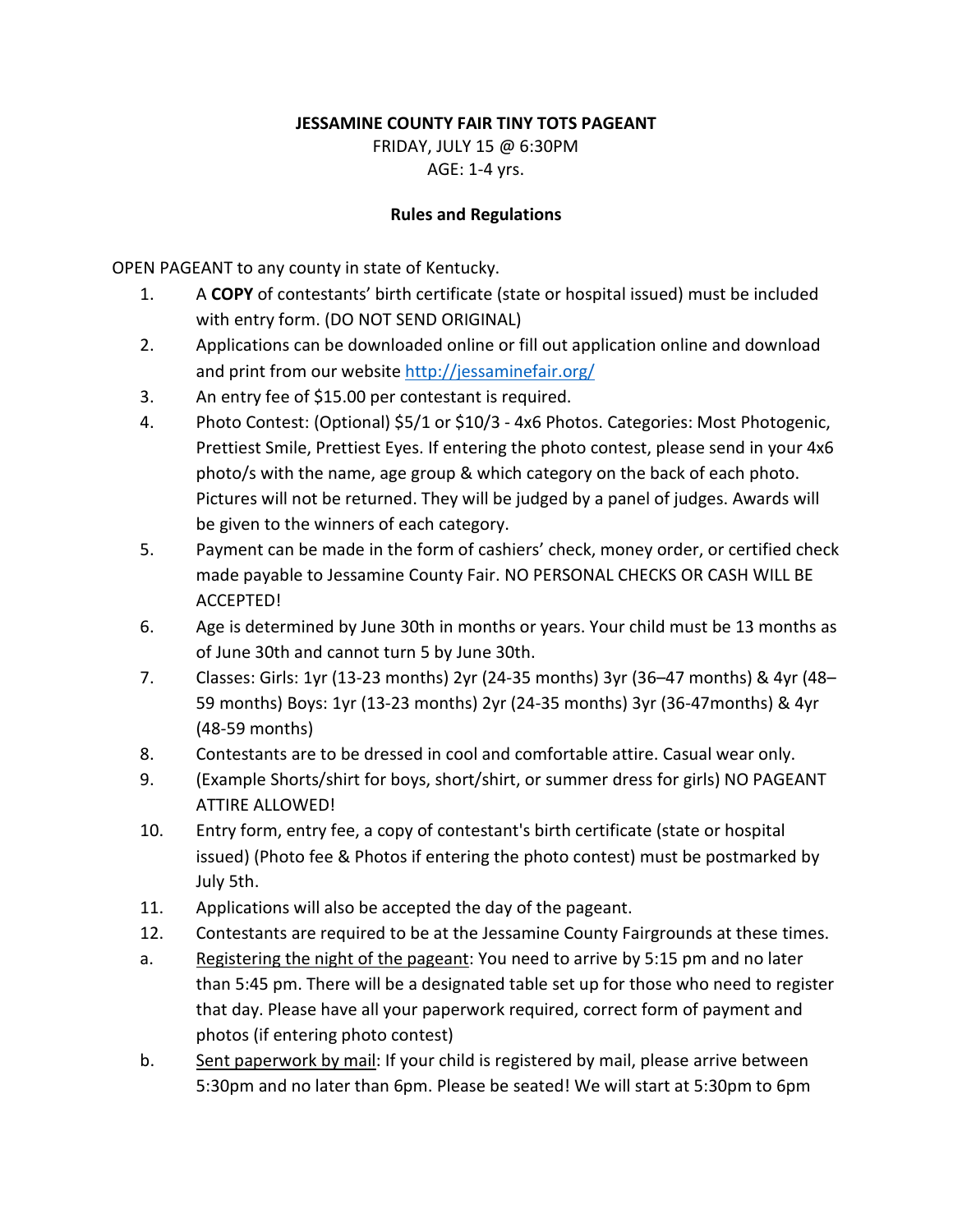announcing for 1 parent/guardian, come to the front and get your contestant number. Last call will be at 6:15pm. Contestants that don't have their numbers by 6:15pm will forfeit the pageant.

- 13. Contestants will be judged on personality and natural beauty.
- 14. Only one person will be allowed in the dressing room with each contestant. This rule will be strongly enforced. No cameras allowed in dressing room of any type.
- 15. The contestant will be disqualified from the competition and forfeit any ribbons winnings if information is falsified on the application.
- 16. Each contestant will receive a participation ribbon.
- 17. Winners will receive a trophy & ribbon.
- 18. Any parent, relative, or attendee who displays inappropriate behavior, comments, or actions toward judges, pageant committee members, or fair board personnel will be dismissed from the Fair Grounds and will not be permitted to re-enter.
- 19. NO REFUNDS! NO EXCEPTIONS!
- 20. All contestants/parents will recognize the judges' decisions to be final.

# **By signing below, you and your child understand and will abide by all the rules and regulations set forth above.**

| Parent/Guardians Signature: | Date: |
|-----------------------------|-------|
|                             |       |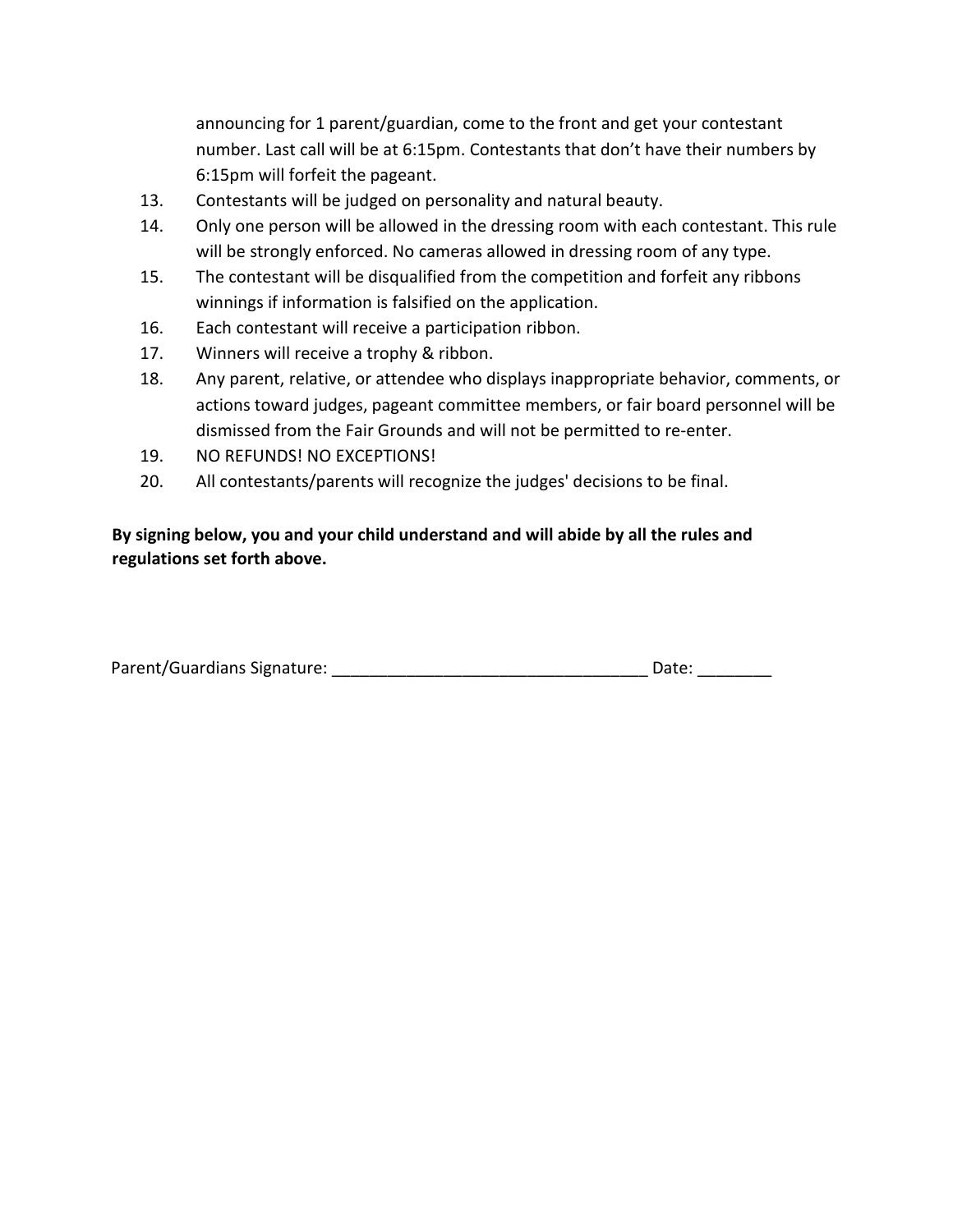| Winner ___________                                                                                                       | 2 <sup>nd</sup>                      | 3 <sup>rd</sup> |                                                               |
|--------------------------------------------------------------------------------------------------------------------------|--------------------------------------|-----------------|---------------------------------------------------------------|
| Most Photogenic <b>Reading Prettiest Smile</b> Prettiest Eyes                                                            |                                      |                 |                                                               |
|                                                                                                                          | JESSAMINE CO. FAIR TINY TOTS PAGEANT |                 |                                                               |
|                                                                                                                          | Ages: 1 - 4 yrs.                     |                 |                                                               |
|                                                                                                                          | <b>OPEN PAGEANT</b>                  |                 |                                                               |
| Check one:<br>$\sqcap$ BOY                                                                                               | $\Box$ GIRL                          |                 |                                                               |
| Age As of June 30 <sup>th</sup> (check one): $\Box$ 1-year-old (13-23 mos.) $\Box$ 2-year-old (24-35 mos.)               |                                      |                 | $\Box$ 3-year-old (36-47 mos.) $\Box$ 4-year-old (48-59 mos.) |
| Place a $\sqrt{ }$ for Photo Contest: How Many Photos: $\mu$<br>Categories: $\Box$ Most Photogenic $\Box$ Prettiest Eyes |                                      |                 | $\Box$ Prettiest Smile                                        |
| <b>CHILD'S INFORMATION:</b>                                                                                              |                                      |                 |                                                               |
|                                                                                                                          |                                      |                 |                                                               |
| HAIR COLOR: ______________________________ EYE COLOR: __________________________                                         |                                      |                 |                                                               |
|                                                                                                                          |                                      |                 |                                                               |
|                                                                                                                          |                                      |                 |                                                               |
|                                                                                                                          |                                      |                 |                                                               |
| COUNTY: __________________                                                                                               |                                      |                 |                                                               |
| YOU CAN MAIL THE FOLLOWING BY TUESDAY JULY 5TH OF BRING WITH YOU THE NIGHT OF                                            |                                      |                 |                                                               |

# **YOU CAN MAIL THE FOLLOWING BY TUESDAY JULY 5TH or BRING WITH YOU THE NIGHT OF PAGEANT:**

- Entry Form (Completely Filled out and signed)
- Copy of Birth Certificate
- Photos (if entering the photo contest)
- Payment by Certified Check, Money Order or Cashier's Check made payable to Jessamine County Fair. Cash and personal checks are not accepted.